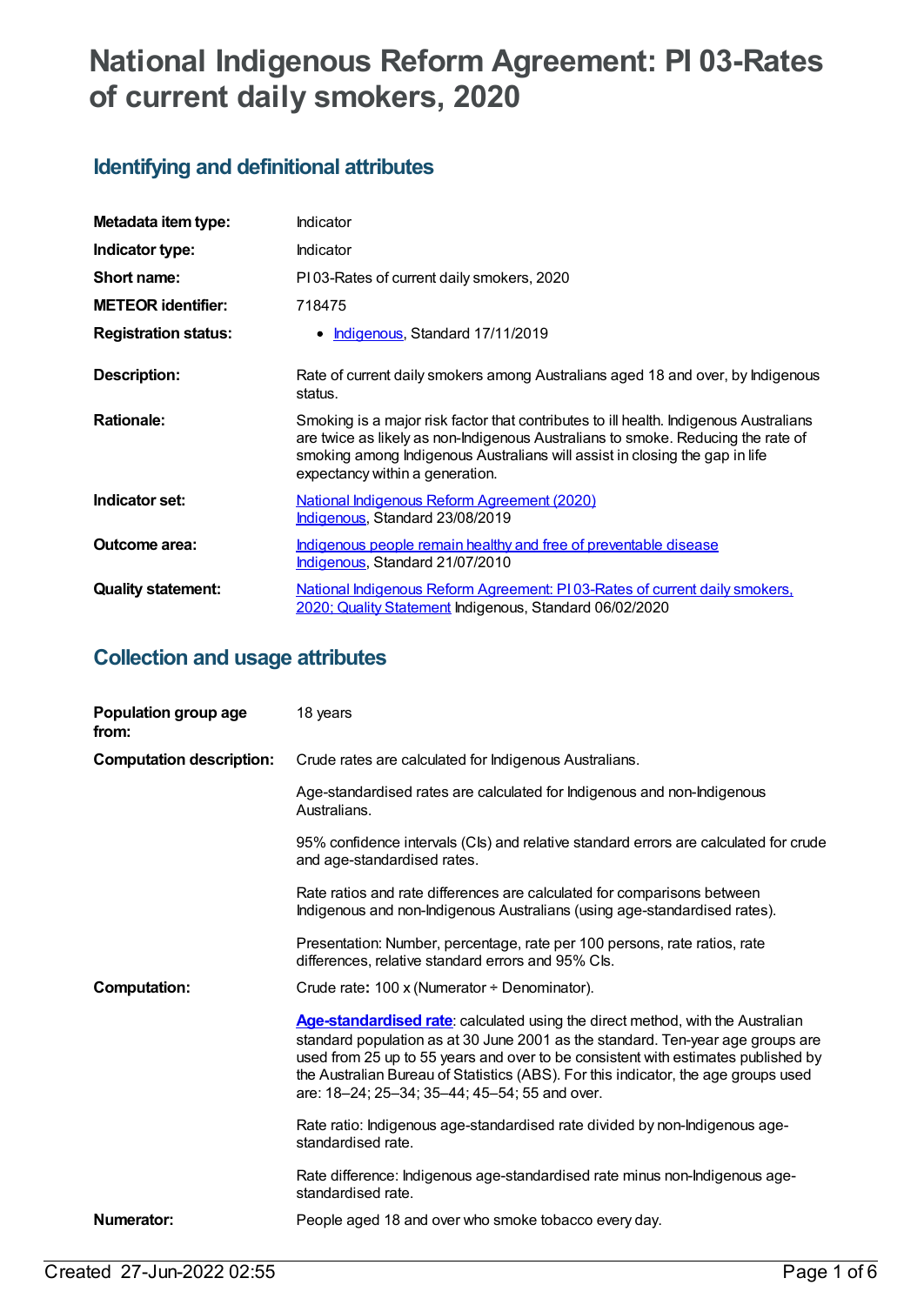| <b>Numerator data elements:</b> | Data Element / Data Set-                                                                      |
|---------------------------------|-----------------------------------------------------------------------------------------------|
|                                 | Data Element                                                                                  |
|                                 | Person-date of birth                                                                          |
|                                 | Data Source                                                                                   |
|                                 | ABS 2018-19 National Aboriginal and Torres Strait Islander Health Survey<br>(NATSIHS)         |
|                                 | Guide for use                                                                                 |
|                                 | Data source type: Survey.                                                                     |
|                                 | Data Element / Data Set-                                                                      |
|                                 | <b>Data Element</b>                                                                           |
|                                 | Person-tobacco smoking status                                                                 |
|                                 | <b>Data Source</b>                                                                            |
|                                 | ABS 2018-19 National Aboriginal and Torres Strait Islander Health Survey<br>(NATSIHS)         |
|                                 | Guide for use                                                                                 |
|                                 | Data source type: Survey.                                                                     |
| Denominator:                    | Total populations (Indigenous and non-Indigenous Australians) aged 18 and over.               |
| Denominator data                | Data Element / Data Set-                                                                      |
| elements:                       | Data Element                                                                                  |
|                                 | Person-date of birth                                                                          |
|                                 | Data Source                                                                                   |
|                                 | ABS 2018-19 National Aboriginal and Torres Strait Islander Health Survey<br>(NATSIHS)         |
|                                 | Guide for use                                                                                 |
|                                 | Data source type: Survey.                                                                     |
| Disaggregation:                 | National, state/territory, remoteness area: for Indigenous Australians (crude rates).         |
|                                 | National, state/territory, remoteness area: by Indigenous status (age-standardised<br>rates). |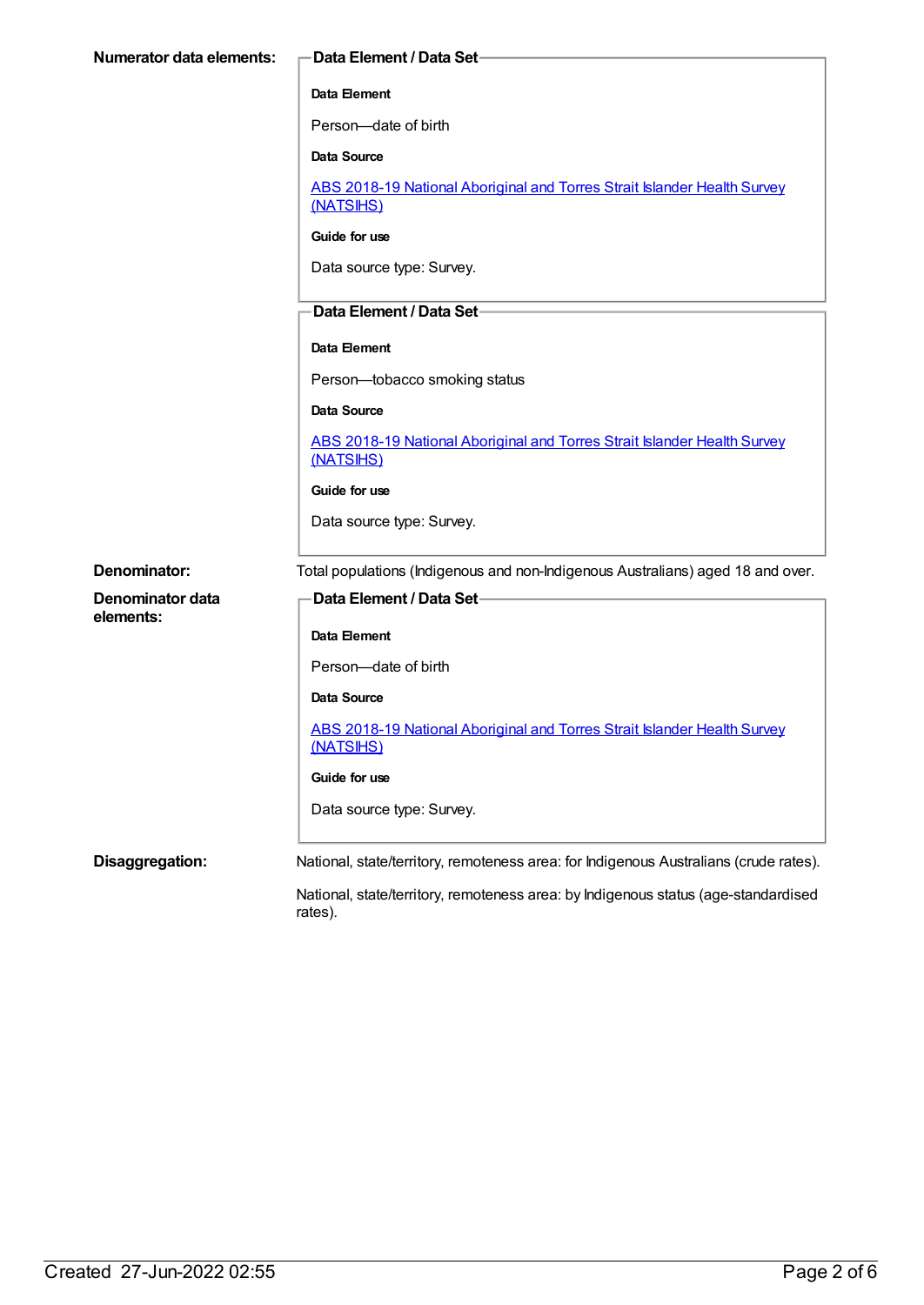#### **Disaggregation data elements:**

#### **Data Element / Data Set**

#### **Data Element**

Person—area of usual residence, statistical area level 1 (SA1) (ASGS 2016)

#### **Data Source**

ABS 2018-19 National [Aboriginal](https://meteor.aihw.gov.au/content/719848) and Torres Strait Islander Health Survey (NATSIHS)

#### **Guide for use**

Data source type: Survey.

#### **Data Element / Data Set**

#### **Data Element**

Person—area of usual residence, statistical area level 1 (SA1) (ASGS 2016)

#### **Data Source**

ABS 2017-18 National Health Survey (NHS) and Survey of Income and Housing (SIH) pooled data set (NHIH)

**Guide for use**

Data source type: Survey.

#### **Data Element / Data Set**

#### **Data Element**

Person—Indigenous status

#### **Data Source**

ABS 2017-18 National Health Survey (NHS) and Survey of Income and Housing (SIH) pooled data set (NHIH)

#### **Guide for use**

Data source type: Survey.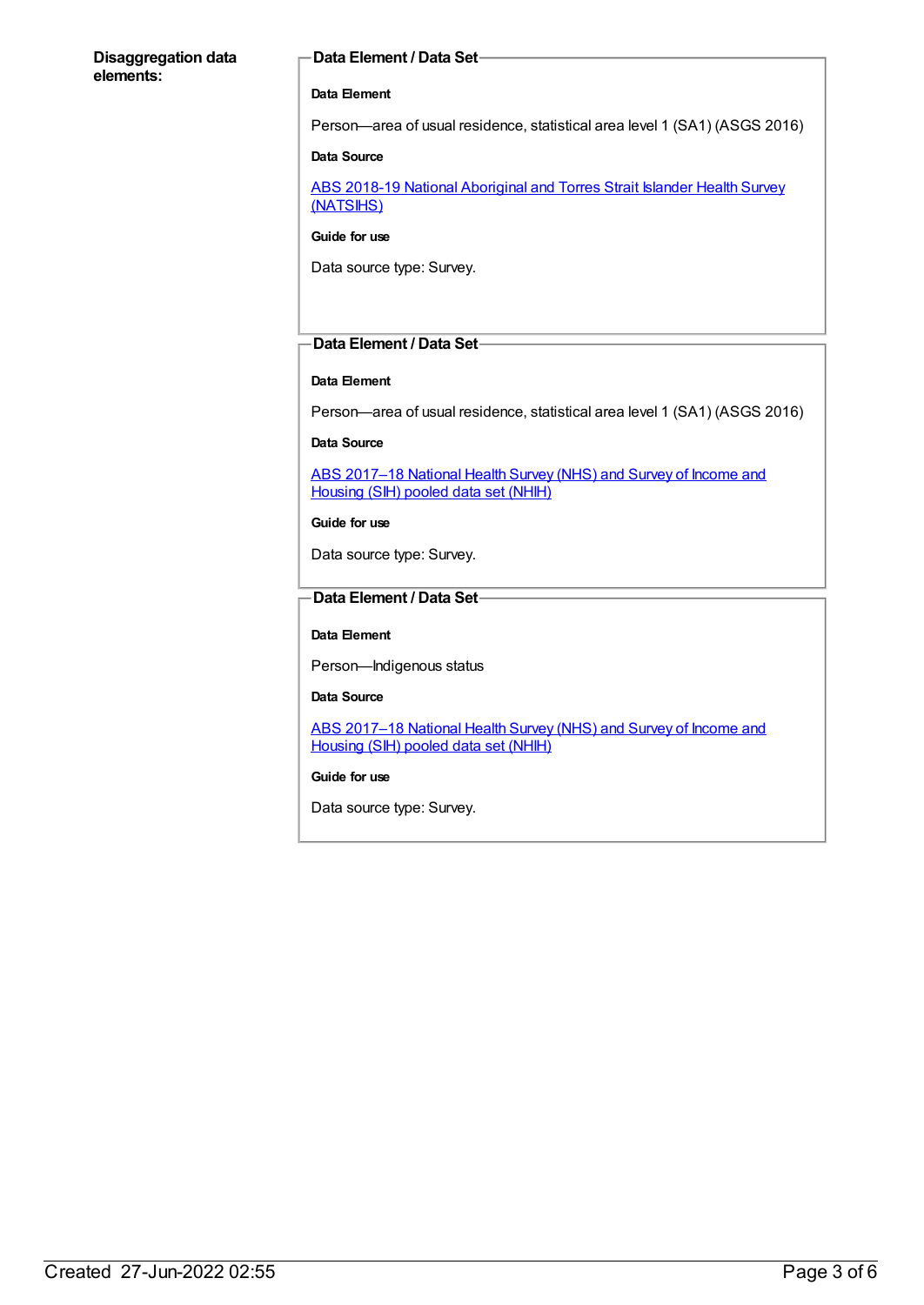**Comments:** Most recent data available are from the ABS 2018–19 National Aboriginal and Torres Strait Islander Health Survey (NATSIHS) and the ABS 2017-18 National Health Survey (NHS) and Survey of Income and Housing (SIH) pooled data set (NHIH) and are included in this cycle of reporting.

> Data for non-Indigenous people are from a pooled data set — the NHIH. For the 2017-18 NHS cycle, the smoking questionnaire module was used in both the NHS and the 2017-18 SIH to produce a larger sample size for more accurate smoker status estimates.

While the NHIH was a national sample, the sample size for the Indigenous population was too small to allow for reliable estimates for the Indigenous population. Thus, for Indigenous and non-Indigenous comparisons, data for the non-Indigenous population are obtained from the NHIH (2017–18) while data for the Indigenous population are obtained from the NATSIHS (2018–19). The non-Indigenous data are obtained by subtracting information pertaining to the Indigenous population from the NHIH.

The baseline report presented data from the 2008 NATSISS (Indigenous) and 2007–08 NHS (non-Indigenous). The 2014 report presented data from the National Aboriginal and Torres Strait Islander Health Survey (NATSIHS) component of the 2012–13 Australian Aboriginal and Torres Strait Islander Health Survey (AATSIHS). For the 2015 report, data were presented from the core component of the 2012–13 AATSIHS which includes the NATSIHS component and the National Aboriginal and Torres Strait Islander Health Measures Survey (NATSINPAS) component. The 2017 report presented data from the 2014-15 National Aboriginal and Torres Strait Islander Social Survey (NATSISS) (Indigenous) and the 2014-15 NHS (non-Indigenous).

At this stage, data are available for persons aged 15 and over only. Data from the NATSIHS are available for very remote areas. The NHS and NHIH do not cover very remote areas or discrete Aboriginal and Torres Strait Islander communities. Baseline year for the Council of AustralianGovernments' Closing the Gap target (Close the life expectancy gap within a generation) is 2006 using the 3-year average 2005–2007; baseline year for this indicator is 2008; target year is 2031.

The term 'Aboriginal and Torres Strait Islander people' is preferred when referring to the separate Indigenous peoples of Australia. However, the term 'Indigenous' is used interchangeably with 'Aboriginal and Torres Strait Islander' in this indicator to assist readability.

### **Representational attributes**

| <b>Representation class:</b> | Percentage |
|------------------------------|------------|
| Data type:                   | Real       |
| Unit of measure:             | Person     |
| Format:                      | NN.N       |
|                              |            |

### **Indicator conceptual framework**

**Framework and dimensions:**

Health [Behaviours](https://meteor.aihw.gov.au/content/410676)

**Data source attributes**